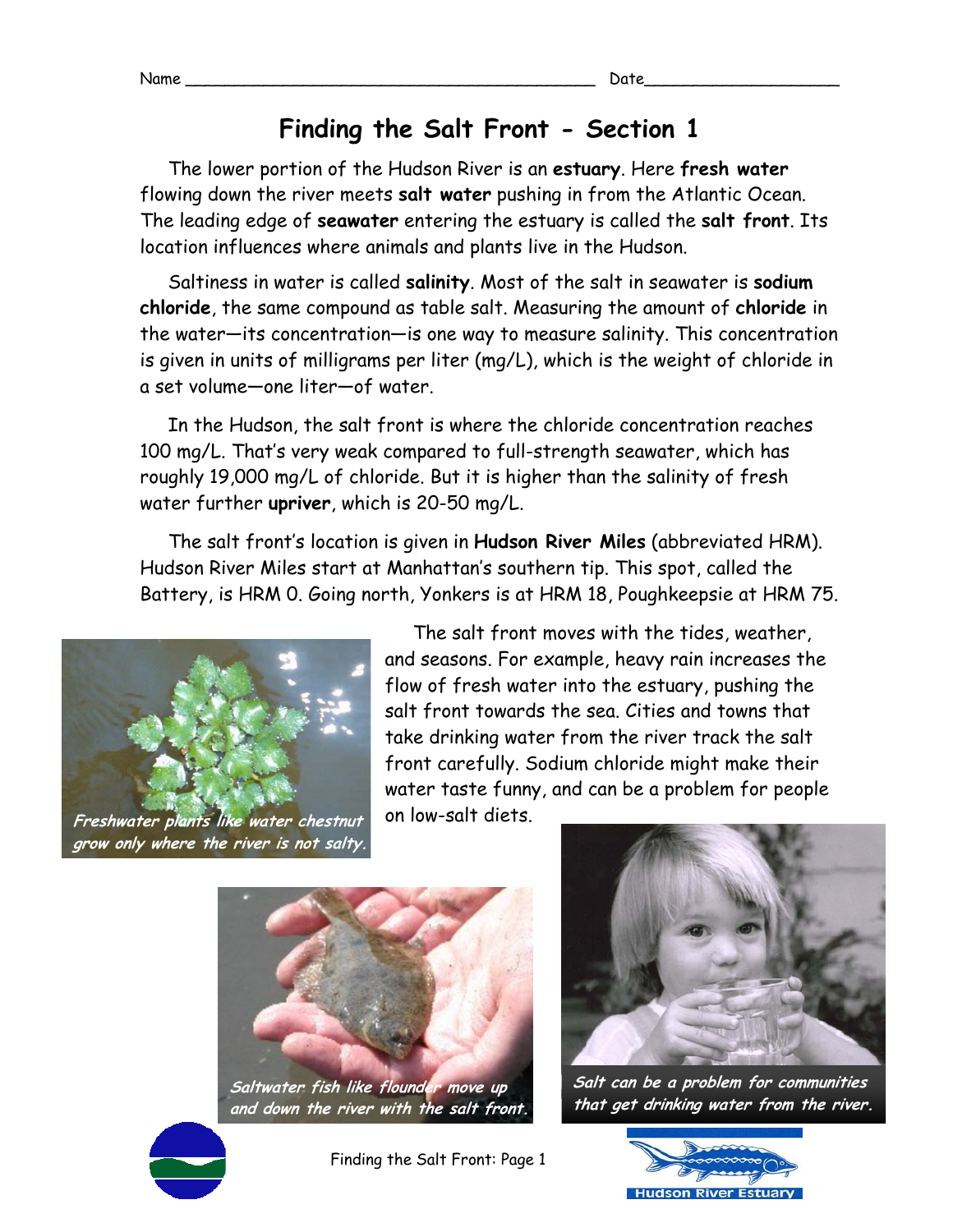**Directions:** Use one of the colored pencils to plot salinity from Table 1 on the graph labeled "Hudson River Salt Front Location."

1. Carefully draw a point showing each salinity measurement directly above the river mile where the measurement was made.

2. Then use a ruler to draw a line from one point to the next. Start at the point for the lowest river mile, and work your way up to the highest.

3. Finally, use the table and graph to answer the questions below.



Finding the Salt Front: Page 2

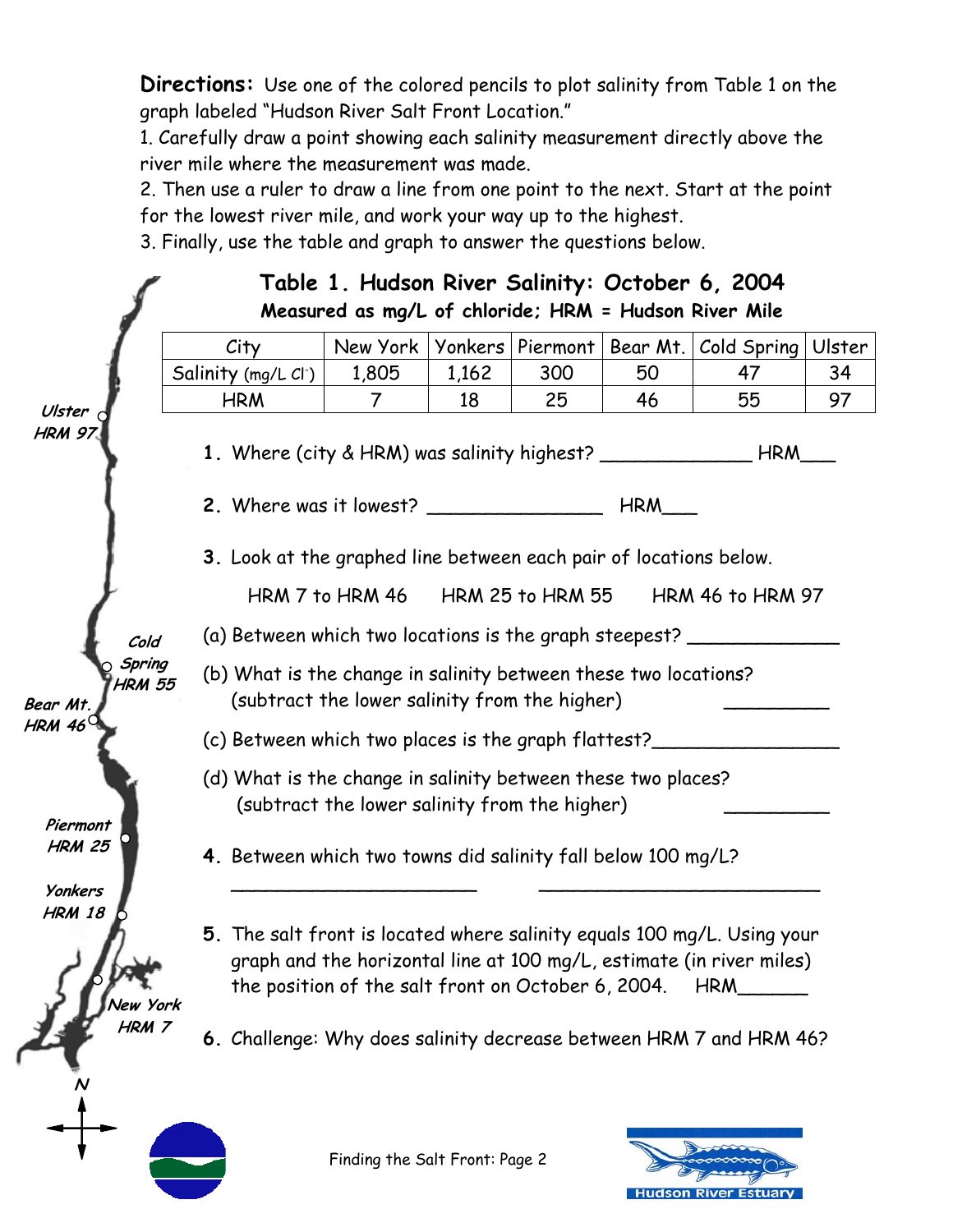**Hudson River Estuary** 

## **Finding the Salt Front - Section 2**

**Directions:** On the same graph sheet used in section 1, use the other colored pencil to plot salinity from Table 2. Follow the same steps as in section 1. Then answer the questions below.

## **Table 2. Hudson River Salinity: October 12, 2006 Measured as mg/L of chloride; HRM = Hudson River Mile**

|                                    | City                  | New York                                                                                                           | Yonkers | Piermont                       | Verplanck | Cold Spring | Poughkeepsie                                                              | Ulster |  |
|------------------------------------|-----------------------|--------------------------------------------------------------------------------------------------------------------|---------|--------------------------------|-----------|-------------|---------------------------------------------------------------------------|--------|--|
|                                    | Salinity<br>(mg/L CL) | 7,362                                                                                                              | 4,041   | 3,177                          | 830       | 50          | 30                                                                        | 64     |  |
|                                    | <b>HRM</b>            | $\overline{7}$                                                                                                     | 18      | 25                             | 41        | 55          | 76                                                                        | 97     |  |
| Ulster<br><b>HRM 97</b>            |                       | 1. Was salinity at Yonkers in 2006 higher or lower than salinity there in<br>2004? How much higher or lower?       |         |                                |           |             |                                                                           |        |  |
|                                    |                       | 2. Look at the graphed line between each set of locations listed below.                                            |         |                                |           |             |                                                                           |        |  |
| Pough-<br>keepsie<br><b>HRM 76</b> |                       | HRM 7 to HRM 55<br><b>HRM 41 to HRM 76</b><br><b>HRM 55 to HRM 97</b>                                              |         |                                |           |             |                                                                           |        |  |
|                                    |                       | (a) Between which two locations is the graph steepest?                                                             |         |                                |           |             |                                                                           |        |  |
|                                    | Cold<br>Spring        | (b) What is the difference in salinity between the two locations?<br>(subtract the lower salinity from the higher) |         |                                |           |             |                                                                           |        |  |
|                                    | <b>HRM 55</b>         | (c) Between which two places is the graph flattest?                                                                |         |                                |           |             |                                                                           |        |  |
| Verplanck<br><b>HRM 41</b>         |                       | (d) What is the difference in salinity between the two?<br>(subtract the lower salinity from the higher)           |         |                                |           |             |                                                                           |        |  |
|                                    |                       | 3. (a) Where was the salt front on October 12, 2006? HRM                                                           |         |                                |           |             |                                                                           |        |  |
| Piermont<br><b>HRM 25</b>          |                       | (b) Was it north or south of its October 6, 2004 location?                                                         |         |                                |           |             |                                                                           |        |  |
| <b>Yonkers</b>                     |                       | (c) By how many miles?                                                                                             |         |                                |           |             |                                                                           |        |  |
| <b>HRM 18</b>                      | New York<br>HRM 7     | 2006?                                                                                                              |         |                                |           |             | 4. What might have caused the salt front to be in a different location in |        |  |
|                                    |                       |                                                                                                                    |         | Finding the Salt Front: Page 3 |           |             |                                                                           |        |  |